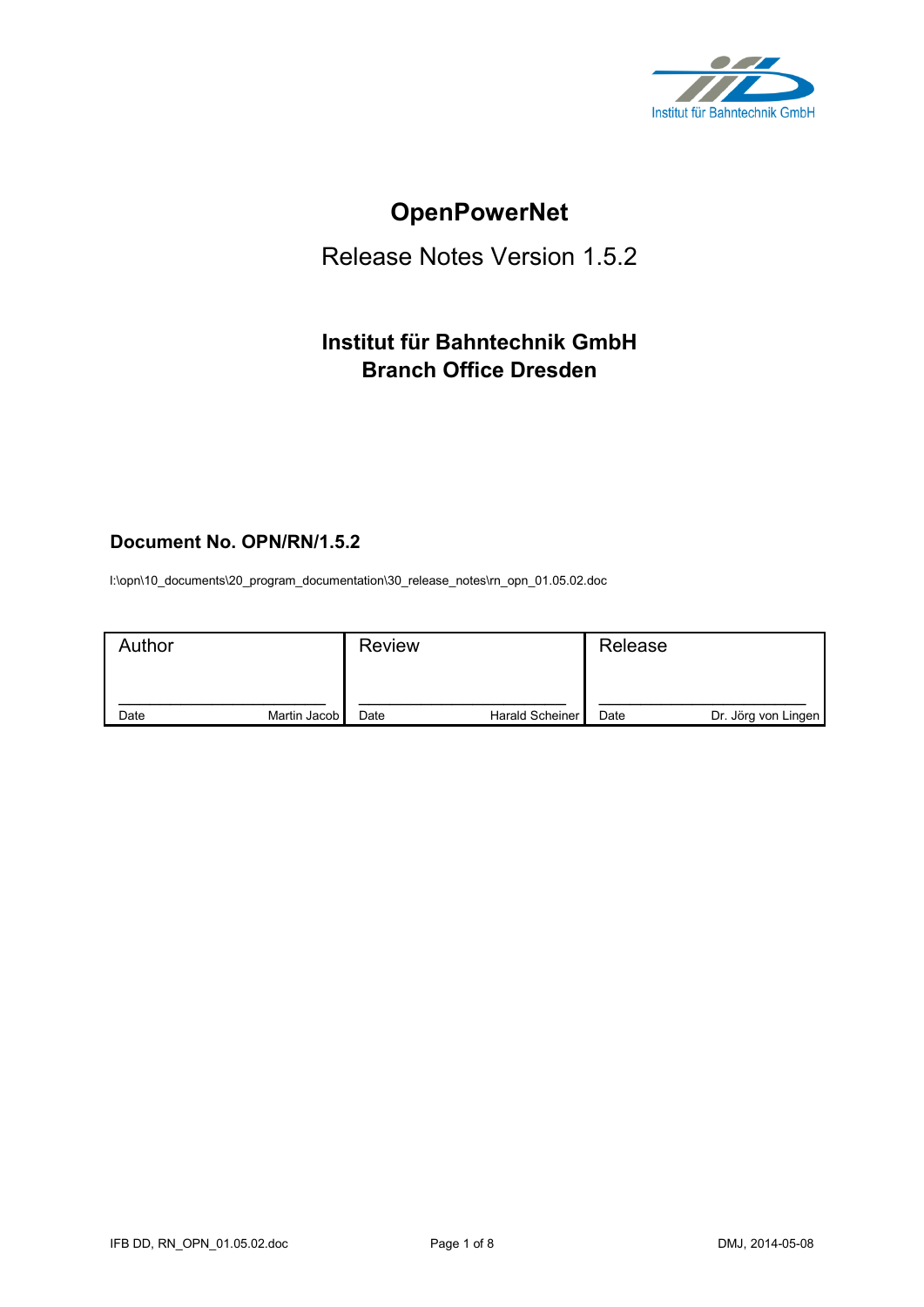#### **1 Introduction**

## **1.1 Overview**

The purpose of this document is to describe the changes and the status of OpenPowerNet version 1.5.2. The document contains:

- List of delivered files on DVD,
- Description of the main functionality,
- Any restrictions known,
- List of corresponding documentation and
- Known issues.

#### **1.2 Configuration**

See document Installation Instruction version 1.5.2 for required third-party software versions.

#### **1.3 Acronyms and abbreviations**

The following abbreviations are used within this document.

| <b>Abbreviation</b> | <b>Description</b>                |
|---------------------|-----------------------------------|
| 2AC                 | 2 Phase AC                        |
| <b>AC</b>           | <b>Alternating Current</b>        |
| <b>ATM</b>          | <b>Advance Train Module</b>       |
| D <sub>C</sub>      | <b>Direct Current</b>             |
| <b>DVD</b>          | <b>Digital Versatile Disk</b>     |
| <b>GUI</b>          | <b>Graphical User Interface</b>   |
| <b>ODBC</b>         | <b>Open Database Connectivity</b> |
| <b>PSC</b>          | <b>Power Supply Calculation</b>   |

#### **2 List of files on DVD delivery**

```
OPN InstallationInstruction 1.5.2.pdf
OPN_ReleaseNotes_1.5.2.pdf
OPN_UserManual_1.5.2.pdf
OpenPowerNet\my.ini
OpenPowerNet\createUser.bat
OpenPowerNet\OpenPowerNet-1.5.2.zip
OpenTrack\OpenTrack.V_1.7.4.2014-02-05.zip
ThirdPartyPrograms\ required by OpenPowerNet, see Installation Instructions
update\
```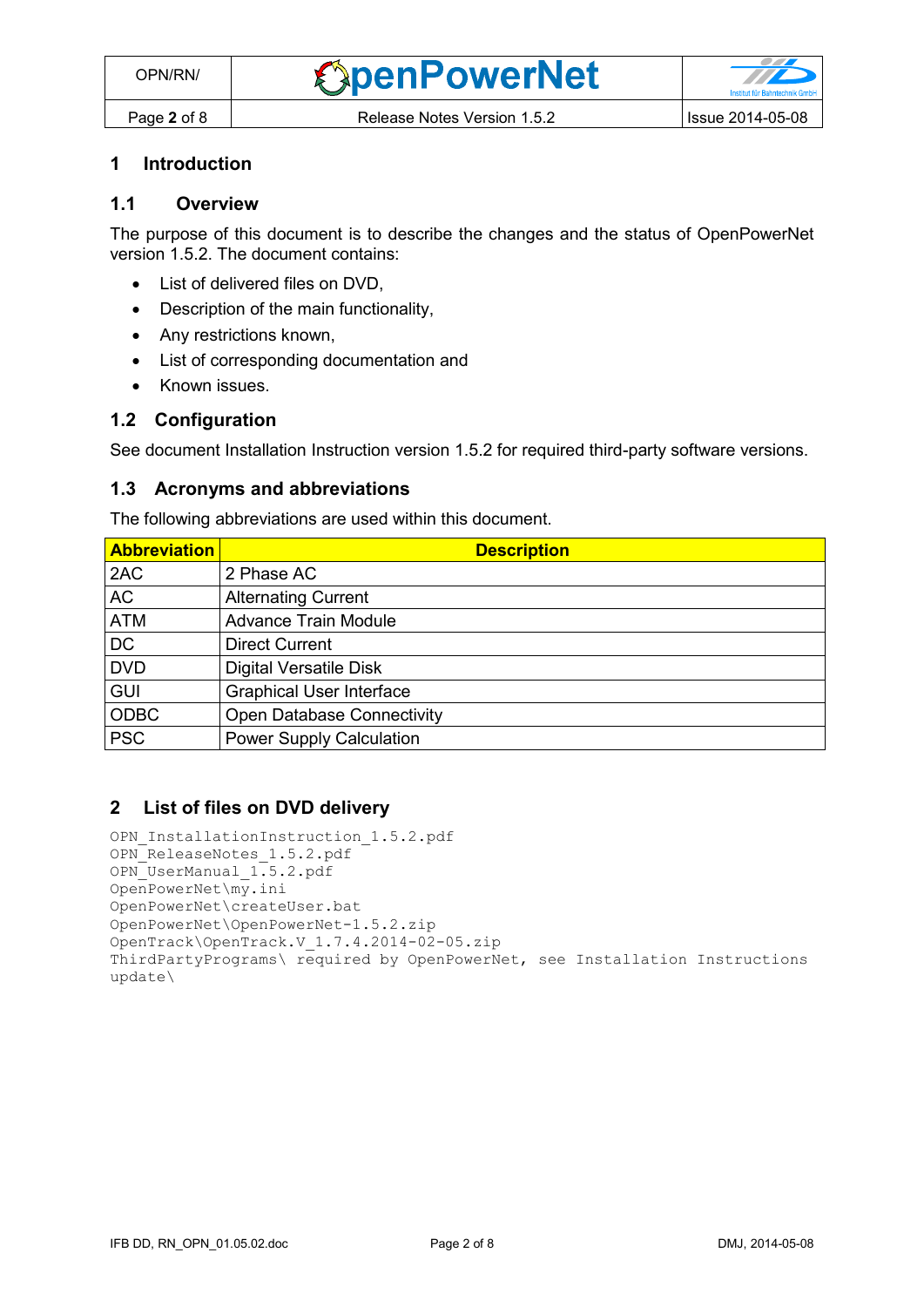**OpenPowerNet** 



## **3 Main functionality**

OpenPowerNet version 1.5.2 has the following main functionality:

- Calculation of AC, 2AC and DC power supply system,
- Calculation of magnetic coupling of conductors is done internally,
- AC / 2AC power supply models:
	- o Transformer,
	- o Auto transformer,
	- o Booster transformer,
- DC power supply models:
	- o Rectifier,
	- o Energy storage for stabilisation of line voltage and energy saving
- Voltage limiting device model to limit the touch voltage.
- Calculation of tractive effort with retroactive effect to the railway operation simulator OpenTrack,
- Calculation regenerative braking,
- Consideration of tractive and braking current limitation,
- Consideration of power factor at vehicle pantograph,
- Calculation of electrical engines with single or multiple propulsion systems,
- Division of power consumption for multiple Train Operating Companies,
- Evaluation of engine energy storage,
- Consideration of coasting behaviour of the courses,
- Consideration of changing train mass at station stops,
- Calculation of short circuit currents,
- Quick evaluation of network structure using constant current engine model,
- Visualisation of results using prepared Excel-Files and
- <span id="page-2-0"></span> Visualisation of results using the automated analysis of the Analysis Tool generating Excel and PDF files for:
	- o Minimum pantograph voltage,
	- o Maximum touch voltage,
	- o Maximum leakage current,
	- o Substation:
		- Feeder current versus time and as  $TRLPC<sup>1</sup>$ ,
		- **Busbar voltage versus time**
		- Power (P,Q,S) versus time and as TRLPC for input, output and total (per substation and total of all substations of a network),
		- **•** Power factor versus time
	- o Magnetic Field as flux density (B-field) and field strength (H-field),

 $\overline{a}$ 

<sup>1</sup> The **T**ime-**R**ated **L**oad **P**eriods **C**urve (TRLPC) shows the maximum or minimum of a set of varying window-size averages where the window time duration is defined by the x-axis value.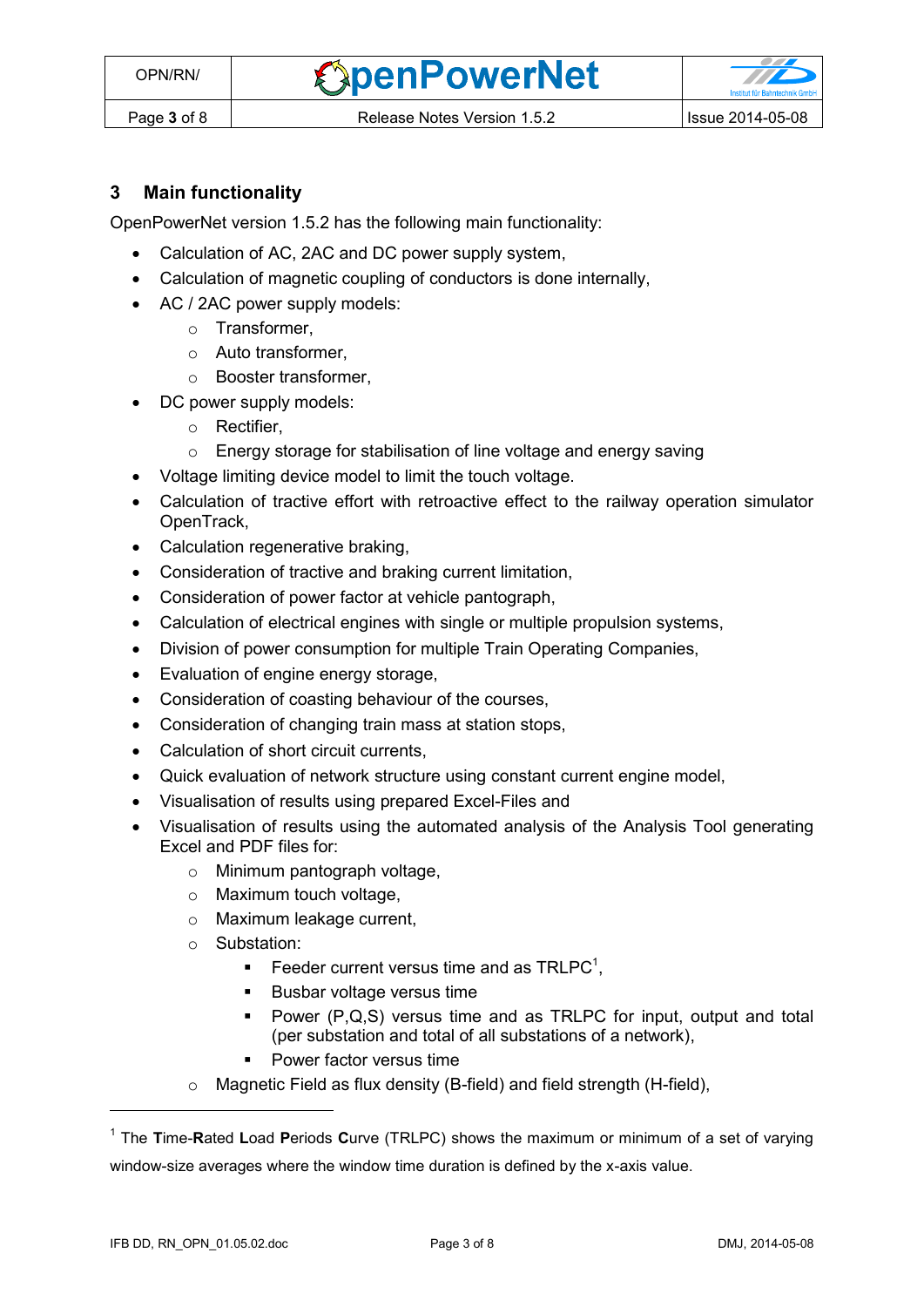| OPN/RN/     | <b><i><u>SpenPowerNet</u></i></b> | <u>a shekara ta 1999 na shekara ta 1999 na shekara ta 1999 na shekara ta 1999 na shekara ta 1999 na shekara ta 1999 na shekara ta 1999 na shekara ta 1999 na shekara ta 1999 na shekara ta 1999 na shekara ta 1999 na shekara ta</u><br><b>TEXT</b> |
|-------------|-----------------------------------|-----------------------------------------------------------------------------------------------------------------------------------------------------------------------------------------------------------------------------------------------------|
| Page 4 of 8 | Release Notes Version 1.5.2       | Issue 2014-05-08                                                                                                                                                                                                                                    |

- $\circ$  [C](#page-2-0)onductor and connector current versus time and as TRLPC<sup>1</sup>
- $\circ$  Voltage versus time and as TRLPC<sup>[1](#page-2-0)</sup>
- o Energy overview
- o Vehicle specific overview

### **4 Changes since version 1.5.1**

- **General:**
	- Check for the existence of the database at simulation start and give appropriate error message.
	- Remove check of ATM and PSC schema version.
	- Compare the used OpenTrack version with the OpenPowerNet compatible OpenTrack version. If the versions are different a warning is displayed in APserver.
	- As the use of moving block is not recommended when running OpenTrack with OpenPowerNet. A course following a slow course requests alternating maximum brake effort and maximum tractive effort over time and this spoil the load flow simulation. If courses do not hinder each other the use of moving block is possible but the user needs to carefully analyse the effort requests for each course! Therefore a warning message (APS-W-005) is generated for each time alternating effort requests are detected. This may give the user a hint to look for the course following a slower course.
	- The debug message logging is now possible to disable (default) in GUI preferences. The disabled debug message logging speeds up the simulation significant.
	- Power supply system AC 25 kV 60 Hz and none standard power supply systems added, see User Manual chapter 6.5 on how to use.
	- Bugfix: License was still occupied after module shut down for 3min and therefore single license was blocked to be used within this 3min.
	- Bugfix: A modified databaseSchema value in the Project-File did not have effect for a 2<sup>nd</sup> simulation in still running modules. The workaround was to stop and restart the modules for each simulation.
- **Database:**
	- none
- **ATM:**
	- Remove info message of reduced auxiliary power for constant current and constant voltage engines.
	- Remove info message from ATM of new and died course because the same message is displayed at APserver.
	- Bugfix: In some cases the storage was not charged in recovery mode when pantograph current was small positive due to iteration inaccuracy.
- **PSC:**
	- Rename Network options attribute from discreteTrains to discreteEngine with slightly changed behaviour. The default value of discreteEngine is true and allows not discrete (false) engines now only for DC networks as originally intended. For AC networks it's not possible to split the current between two neighbouring slices due to the unknown and different voltage/current angle at the slices.
	- Restrict usage of transformer models to AC networks only.
	- Bugfix: Station energy storage was sometimes not charged in case of multiple storages in one network.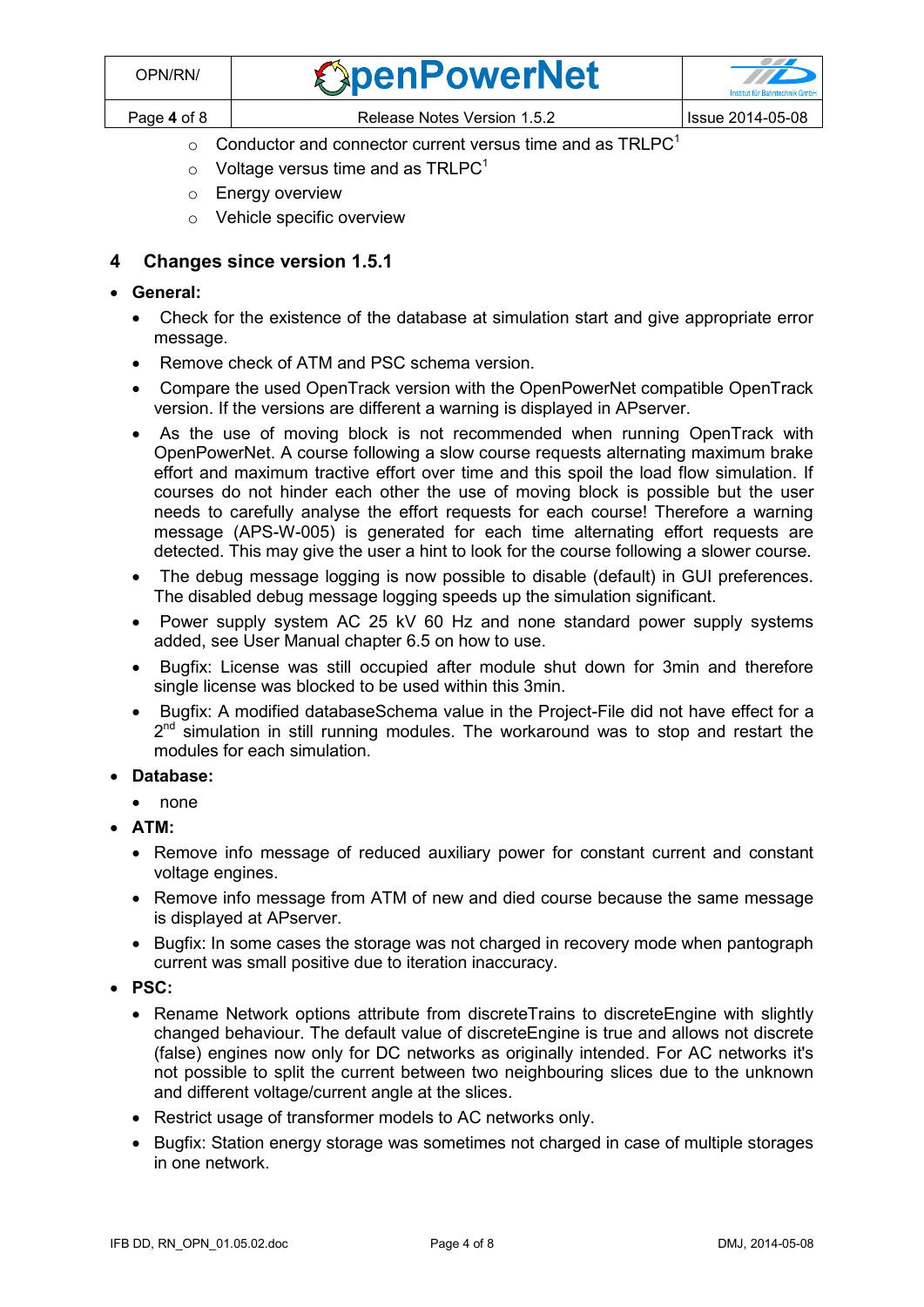- Bugfix: Very seldom error message during PSC start up because of not initialised pointer.
- $\bullet$  Bugfix: The dump file recording was corrupt in 1.5.1 as the time was always 0.
- **GUI:**
	- Remove dump file upload command from menu and toolbar as dump files do not have advantage since 1.5.1 over directly recording data into the database. Upload is still available from context menu when selecting a project file.
	- Selection Editor:
		- File is saved when clicking "Start Analysis".
		- Substation: Split Aggregation selection in Chart and Overview(Tables).
		- The minimum selectable time interval should be one time step. If less the wrong configuration is highlighted in red. This applies to the times on the General page as well as for Magnetic Field.
		- Bugfix: MagneticField: min and max of times have not been set to correct values.

## **Excel Analysis:**

• Add P=f(s) to Engine.xlsx, Engine2.xlsx and EngineAll.xlsx.

## **Analysis Tool:**

- Output for substations
	- Complete makeover. Also removed unnecessary data columns like phase in degree to speed up output creation and columns for S and Q in overview for DC networks. Separate charts for power output and input are only created if device can recover energy to the national power grid.
	- Chart output for power of threewinding and autotransformer (2AC system) now contains separate series for both subdevices (OCS-Rails and Rails-NF). The previously known output for power of autotransformer is now shown as "Loss". This also applies to values for autotransformer in overview table.
	- Subdevice and busbar names in legend for threewinding and autotransformer (e.g. OCS-Rails and Rails-NF) are now created using busbar types instead of names. These can be modified in preset under strings (e.g. OCSBB, RailsBB). The item title may be modified using new placeholder %\_subDeviceID% and %\_busbarType%. The old placeholders are deprecated.
	- For the booster transformer chart  $U, I = f(t)$  and TRLPC the items I\_BusbarPrimary2 and I BusbarSecondary2 were previously disabled in source code as they are usually identical to corresponding 1. Now the optional attribute "use" can be set to true if needed. The placeholders in item titles have been updated to match other output, old ones are deprecated.
	- Using "file production mode" also for overview and aggregation now.
- Overview tables
	- Title and subtitle are now created inside top left cells with left alignment. This is necessary to support more character sets. To enable the previous behaviour, set optional preset attribute "titleInHeader" under Settings/Excel to true!
	- Wide tables, which would not fit on single page width, are now automatically scaled down. To enable previous behaviour, set optional preset attribute "fitToPagesWide" under Settings/Excel to 0.
	- Added optional attribute "createDescriptionPage" to preset element "TableType" to disable creation of description page when not needed.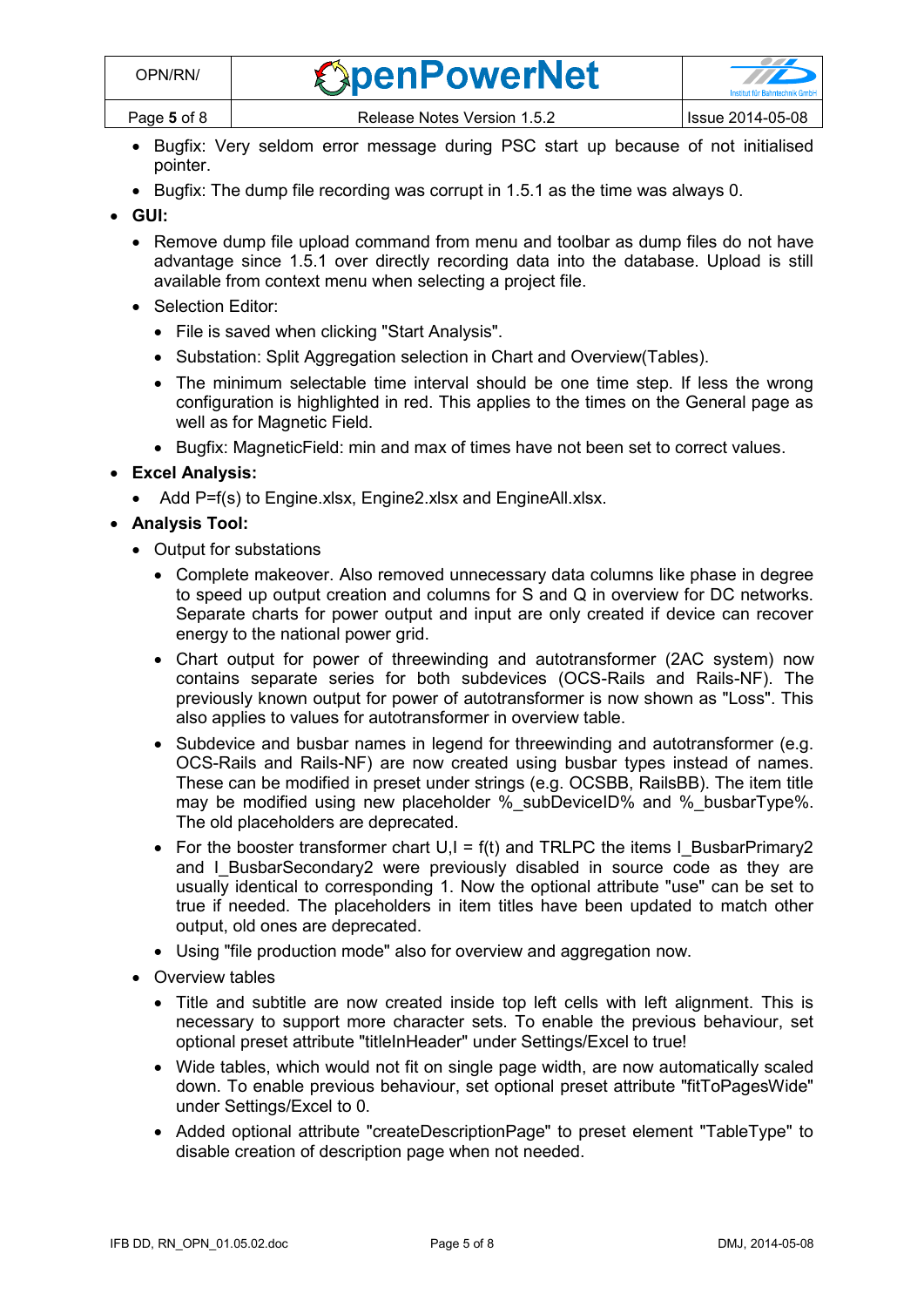| OPN/RN/     | <b><i><u>ExpenPowerNet</u></i></b> | $\sim$<br><b>Institut für Bahntechnik GmbH</b> |
|-------------|------------------------------------|------------------------------------------------|
| Page 6 of 8 | Release Notes Version 1.5.2        | <b>Issue 2014-05-08</b>                        |

- Added optional attributes "emptyValueString" and "emptyValueDescription" to preset element "TableType" which are used if a value could not be added to an overview tables due to missing data, e.g. simulation time was too short for "rms15" values.
- Added possibility to select the time base of the former "rms15" values. These items are now renamed to "rmsSel" (I\_rmsSel and P\_rmsSel). The customised time base may be set through new optional attribute "selectionValue" (in s), "title" and "description" may be adopted accordingly.
- Display thousands separator. For losses display only one decimal.
- Added horizontal and vertical border lines to visually separate the different sections. This may be disabled by setting optional attribute "borders" under element "TableType" in preset to false.
- Output for vehicles:
	- Shortened item names to better fit the page. Energy ratio items are now called  $\xi$  (xi) instead of  $\eta$  (eta) to separate them from efficiency.
	- Added travelling time to overview.
	- Calculate U mean useful for course according to DIN EN 50388:2012-12.
	- Particular columns may be disabled in preset using attribute "use".
- Output for lines
	- Items like substation feeders, isolators and stations are not only shown for the selected tracks but for the whole selected line now.
	- Leakage current: Now using default unit A/km, may be changed back to A/m in preset if necessary.
- Output for magnetic field
	- Added grid lines to the image for better readability. These may be defined in preset under xAxis and yAxis elements using the attributes "gridMajor" and "gridMinor". In the default preset major grid is enabled and minor grid is disabled.
- General Excel output
	- The sheet name is not printed to the centre footer anymore. To enable the previous behaviour, set optional preset attribute "sheetnameInFooter" under Settings/Excel to true!
	- Draw a marker for chart series if selected time scope contains only a single timestep and no line can be drawn.
	- Handle long sheet names (31 characters is maximum). Data sheet prefix is now D| instead of DATA, text label prefix is now T| instead of TEXT to preserve some characters.
	- Using english sheet names now because unicode is not supported by Excel.
- Added support for system "AC 25kV 60Hz". Additionally a system "other" may be defined in preset for any custom system.
- Added check for database tables with disabled keys, e.g. from an aborted simulation, they are re-enabled if necessary to speed up reading from disk.
- Degraded warning about increasing or reducing axis scale to info.
- Bugfixes
	- Output for f(t): Axis setting could be wrong if attribute "use" of particular items was set to false in preset.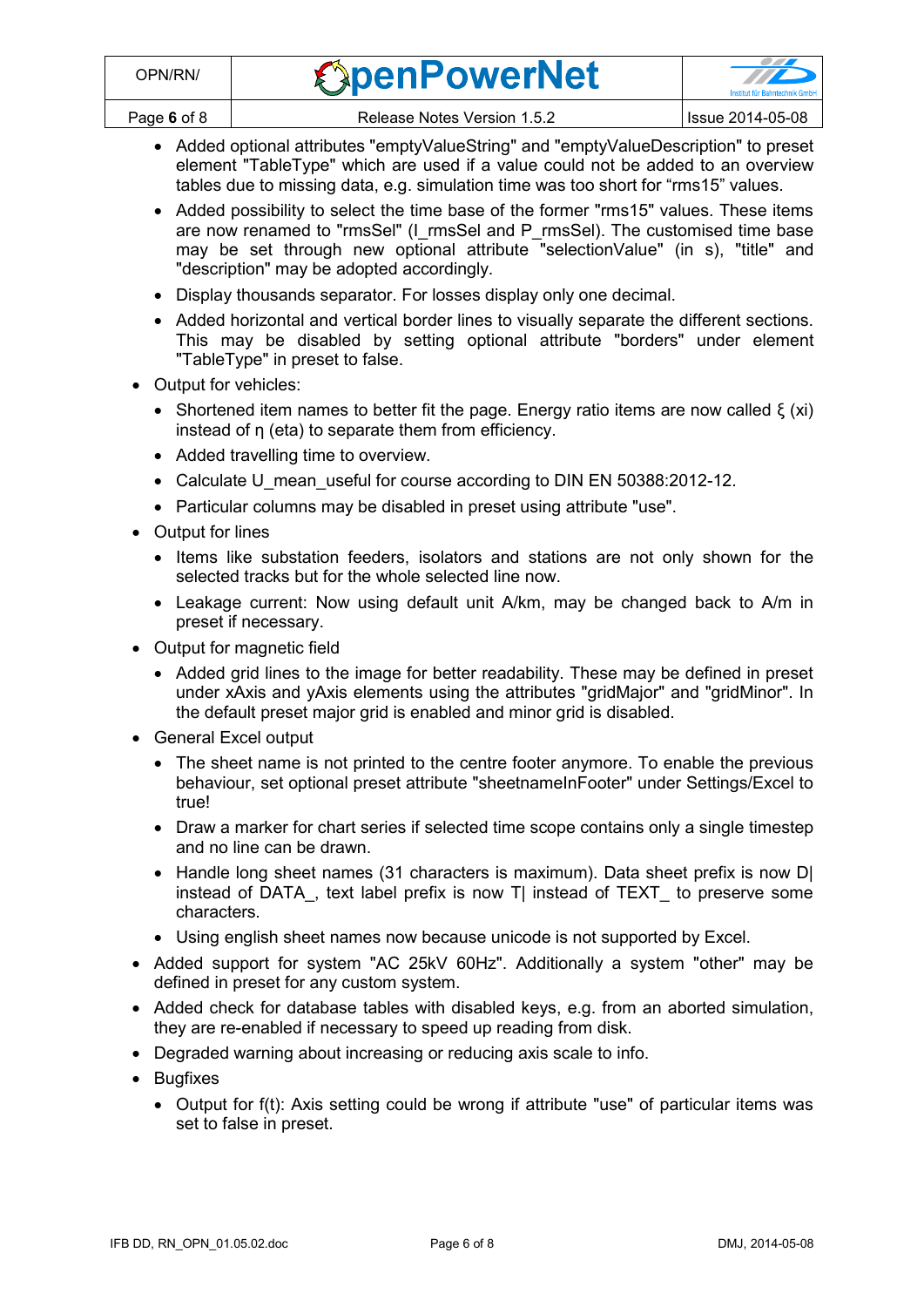| OPN/RN/     | <b><i><u>SpenPowerNet</u></i></b> |                  |
|-------------|-----------------------------------|------------------|
| Page 7 of 8 | Release Notes Version 1.5.2       | Issue 2014-05-08 |

- Calculation of rms values in overviews for simulations with timestep bigger than 1 s failed.
- Creation of device specific output for VLD failed.
- Creation of line connector output for network time definition and multiple selected items failed.
- Creation of magnetic field images for network time definition failed.
- Creation of magnetic field images for colourmap "hot inverse" failed.
- Creation of magnetic field images for H\_shading =  $f(t)$  failed.
- Fixed warning about character set not matching preset, which always stated windows-1252.

#### **5 Known restrictions**

OpenPowerNet is tested with OpenTrack version 1.7.4 (2014-02-05) and should only be used with this version.

OpenPowerNet is a single user application. It is not tested to use the same database for multiple users at the same time.

The Engine-File uses the RailML rollingstock schema version 1.03 with OpenPowerNet specific extensions and is therefore not 100% compatible with the mentioned version 1.03.